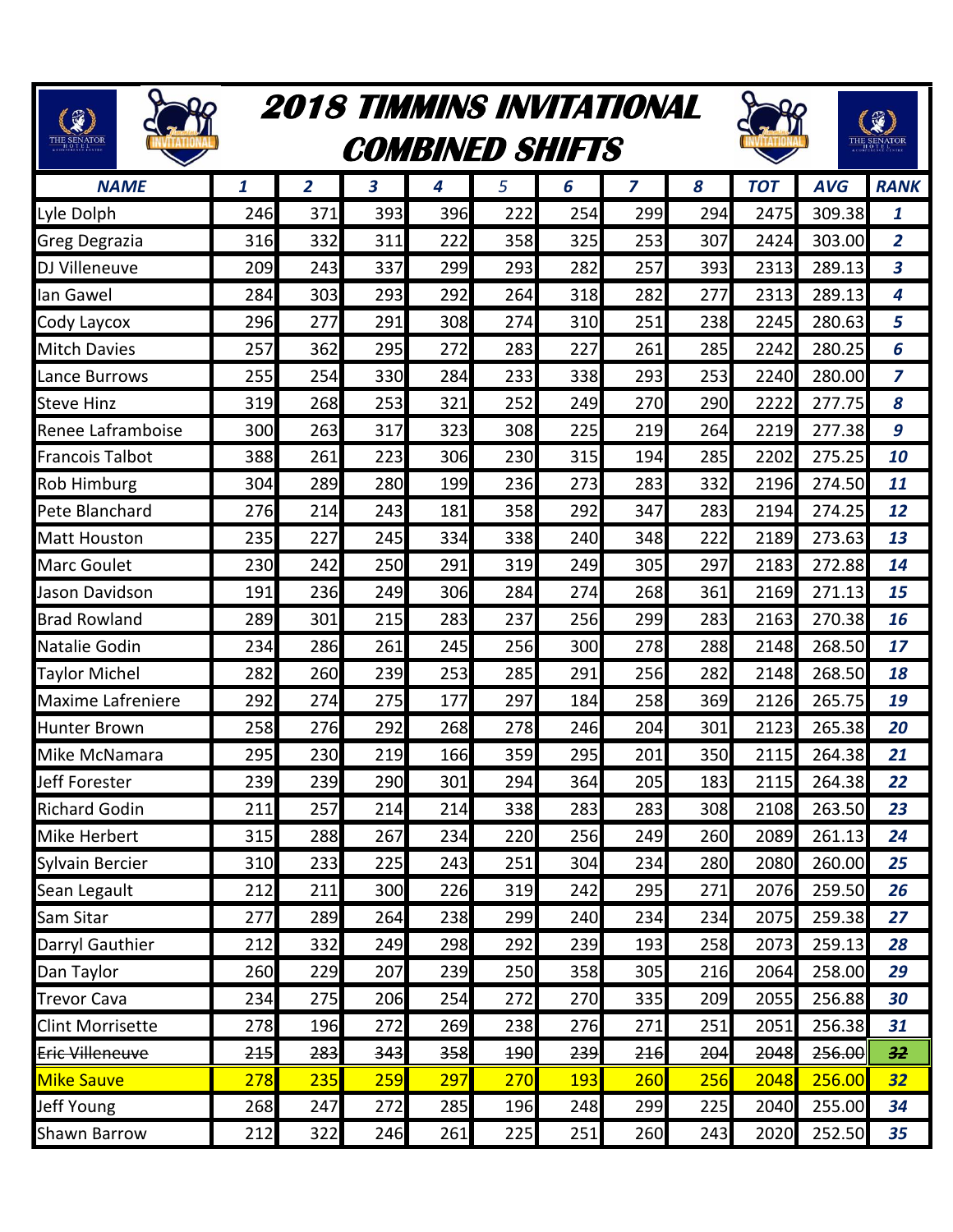| $\mathbb{G}$           |              | 2018 TIMMINS INVITATIONAL<br><b>COMBINED SHIFTS</b> | €   |     |     |     |     |     |            |            |             |
|------------------------|--------------|-----------------------------------------------------|-----|-----|-----|-----|-----|-----|------------|------------|-------------|
| <b>NAME</b>            | $\mathbf{1}$ | 2                                                   | 3   | 4   | 5   | 6   | 7   | 8   | <b>TOT</b> | <b>AVG</b> | <b>RANK</b> |
| <b>Wesley Swoluk</b>   | 257          | 302                                                 | 285 | 217 | 251 | 234 | 251 | 213 | 2010       | 251.25     | 36          |
| <b>Bob Beaucage</b>    | 220          | 235                                                 | 234 | 228 | 328 | 201 | 279 | 284 | 2009       | 251.13     | 37          |
| <b>Tom Williams</b>    | 199          | 231                                                 | 273 | 194 | 217 | 279 | 365 | 248 | 2006       | 250.75     | 38          |
| <b>Eric Villeneuve</b> | 216          | 224                                                 | 271 | 264 | 239 | 250 | 307 | 229 | 2000       | 250.00     | 39          |
| <b>Barry Tremblay</b>  | 227          | 340                                                 | 291 | 236 | 186 | 256 | 266 | 197 | 1999       | 249.88     | 40          |
| Jonathan Cowen         | 273          | 227                                                 | 363 | 207 | 184 | 255 | 270 | 219 | 1998       | 249.75     | 41          |
| <b>Shawn Nugent</b>    | 197          | 287                                                 | 218 | 264 | 201 | 255 | 241 | 328 | 1991       | 248.88     | 42          |
| <b>Huntley Brown</b>   | 258          | 279                                                 | 192 | 270 | 238 | 167 | 299 | 285 | 1988       | 248.50     | 43          |
| John Degrazia          | 269          | 223                                                 | 185 | 375 | 210 | 249 | 252 | 222 | 1985       | 248.13     | 44          |
| Jon Rivard             | 211          | 329                                                 | 237 | 214 | 232 | 305 | 262 | 193 | 1983       | 247.88     | 45          |
| <b>Wesley Swoluk</b>   | 223          | 267                                                 | 295 | 200 | 199 | 261 | 275 | 253 | 1973       | 246.63     | 46          |
| Jeff Watts             | 313          | 265                                                 | 253 | 245 | 222 | 233 | 226 | 215 | 1972       | 246.50     | 47          |
| <b>Taylor Michel</b>   | 223          | 279                                                 | 290 | 273 | 223 | 242 | 227 | 215 | 1972       | 246.50     | 48          |
| Christina Herbert      | 338          | 237                                                 | 233 | 177 | 196 | 273 | 260 | 256 | 1970       | 246.25     | 49          |
| <b>Shawn Smith</b>     | 200          | 151                                                 | 372 | 285 | 160 | 218 | 245 | 335 | 1966       | 245.75     | 50          |
| <b>Steve Hinz</b>      | 243          | 209                                                 | 198 | 196 | 218 | 390 | 275 | 235 | 1964       | 245.50     | 51          |
| Jason Davidson         | 296          | 230                                                 | 256 | 203 | 194 | 284 | 295 | 204 | 1962       | 245.25     | 52          |
| Kevin Mantha           | 228          | 330                                                 | 198 | 235 | 320 | 235 | 170 | 242 | 1958       | 244.75     | 53          |
| Liam Smith             | 235          | 229                                                 | 192 | 151 | 330 | 249 | 338 | 233 | 1957       | 244.63     | 54          |
| Liam Smith             | 287          | 167                                                 | 249 | 300 | 251 | 280 | 214 | 209 | 1957       | 244.63     | 55          |
| <b>Eric Petitpas</b>   | 281          | 259                                                 | 256 | 177 | 296 | 211 | 237 | 237 | 1954       | 244.25     | 56          |
| <b>Shawn Nugent</b>    | 229          | 183                                                 | 289 | 259 | 160 | 294 | 296 | 240 | 1950       | 243.75     | 57          |
| Christina Herbert      | 303          | 226                                                 | 284 | 282 | 220 | 263 | 162 | 206 | 1946       | 243.25     | 58          |
| <b>Shawn Barrow</b>    | 183          | 217                                                 | 335 | 219 | 226 | 273 | 226 | 256 | 1935       | 241.88     | 59          |
| Jason Remmerswaal      | 251          | 229                                                 | 233 | 212 | 220 | 197 | 288 | 303 | 1933       | 241.63     | 60          |
| <b>JM Girard</b>       | 320          | 242                                                 | 212 | 281 | 198 | 194 | 242 | 243 | 1932       | 241.50     | 61          |
| Cody Laycox            | 253          | 246                                                 | 254 | 244 | 230 | 236 | 223 | 244 | 1930       | 241.25     | 62          |
| Pierre Levesque        | 258          | 197                                                 | 226 | 187 | 227 | 243 | 260 | 328 | 1926       | 240.75     | 63          |
| Darryll Belanger       | 270          | 249                                                 | 200 | 189 | 282 | 234 | 262 | 230 | 1916       | 239.50     | 64          |
| Pat Hauser             | 227          | 199                                                 | 194 | 242 | 277 | 251 | 306 | 217 | 1913       | 239.13     | 65          |
| <b>JM Girard</b>       | 194          | 225                                                 | 266 | 227 | 192 | 277 | 237 | 294 | 1912       | 239.00     | 66          |
| Pat Hauser             | 172          | 181                                                 | 203 | 289 | 208 | 210 | 249 | 399 | 1911       | 238.88     | 67          |
| John Atkinson          | 233          | 159                                                 | 293 | 175 | 286 | 299 | 183 | 278 | 1906       | 238.25     | 68          |
| Charlotte Warrander    | 242          | 238                                                 | 313 | 210 | 273 | 185 | 251 | 192 | 1904       | 238.00     | 69          |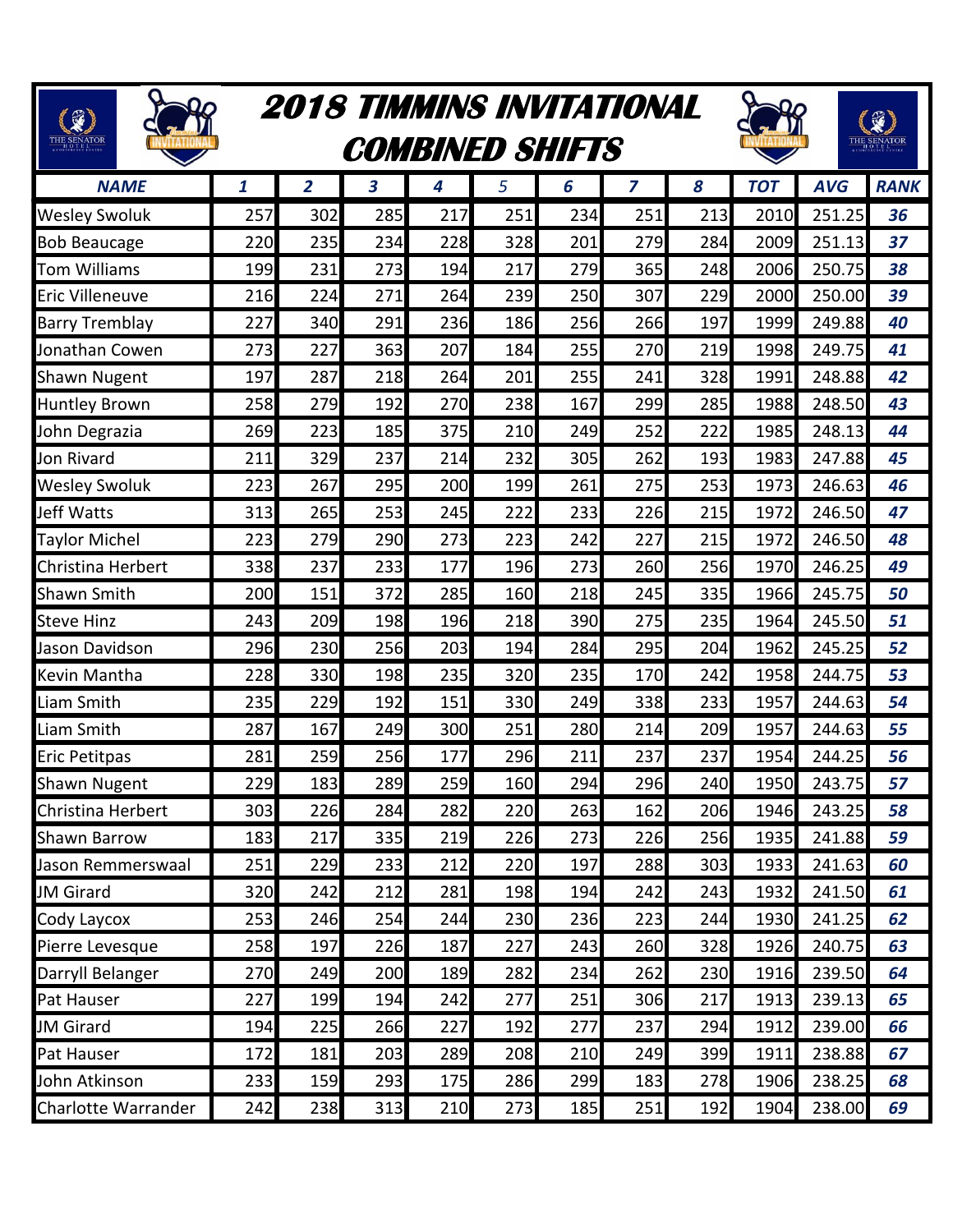| $\mathbb{C}$<br>THE SENATOR |     | <b>2018 TIMMINS INVITATIONAL</b> | <b>COMBINED SHIFTS</b> |     |     |     |                |     |            |            |             |
|-----------------------------|-----|----------------------------------|------------------------|-----|-----|-----|----------------|-----|------------|------------|-------------|
| <b>NAME</b>                 | 1   | $\overline{2}$                   | 3                      | 4   | 5   | 6   | $\overline{z}$ | 8   | <b>TOT</b> | <b>AVG</b> | <b>RANK</b> |
| John Degrazia               | 314 | 204                              | 263                    | 226 | 204 | 292 | 227            | 163 | 1893       | 236.63     | 70          |
| Pierre Levesque             | 194 | 330                              | 209                    | 178 | 227 | 239 | 226            | 289 | 1892       | 236.50     | 71          |
| Al Paquette                 | 243 | 217                              | 263                    | 234 | 255 | 261 | 176            | 239 | 1888       | 236.00     | 72          |
| <b>Bob Beaucage</b>         | 265 | 240                              | 233                    | 255 | 223 | 187 | 196            | 285 | 1884       | 235.50     | 73          |
| Jeff Forester               | 217 | 165                              | 216                    | 272 | 271 | 201 | 269            | 270 | 1881       | 235.13     | 74          |
| <b>Clint Morissette</b>     | 240 | 230                              | 204                    | 261 | 259 | 206 | 249            | 228 | 1877       | 234.63     | 75          |
| Pete Blanchard              | 198 | 245                              | 194                    | 217 | 267 | 225 | 212            | 316 | 1874       | 234.25     | 76          |
| <b>Brad Rowland</b>         | 221 | 231                              | 249                    | 218 | 262 | 211 | 227            | 255 | 1874       | 234.25     | 77          |
| <b>Kyle Goose</b>           | 273 | 272                              | 241                    | 248 | 238 | 175 | 191            | 234 | 1872       | 234.00     | 78          |
| Michelle Tremblay           | 203 | 136                              | 177                    | 205 | 386 | 254 | 270            | 236 | 1867       | 233.38     | 79          |
| Darryl Gauthier             | 176 | 229                              | 327                    | 209 | 190 | 280 | 200            | 252 | 1863       | 232.88     | 80          |
| Josh Davidson               | 245 | 237                              | 216                    | 259 | 209 | 289 | 234            | 171 | 1860       | 232.50     | 81          |
| <b>Robert Wallbank</b>      | 243 | 164                              | 170                    | 241 | 258 | 240 | 287            | 254 | 1857       | 232.13     | 82          |
| Steve Zimmerman             | 231 | 246                              | 267                    | 159 | 249 | 240 | 302            | 162 | 1856       | 232.00     | 83          |
| <b>Mike Sauve</b>           | 244 | 255                              | 268                    | 238 | 218 | 221 | 158            | 253 | 1855       | 231.88     | 84          |
| <b>Robert Drouin</b>        | 243 | 178                              | 271                    | 257 | 225 | 181 | 284            | 211 | 1850       | 231.25     | 85          |
| JB Rainsberger              | 172 | 246                              | 216                    | 288 | 210 | 199 | 234            | 283 | 1848       | 231.00     | 86          |
| JJ Willard                  | 242 | 210                              | 216                    | 242 | 218 | 239 | 219            | 257 | 1843       | 230.38     | 87          |
| Nicole Villeneuve           | 277 | 266                              | 246                    | 203 | 272 | 207 | 204            | 159 | 1834       | 229.25     | 88          |
| Nicole Villeneuve           | 279 | 221                              | 263                    | 219 | 170 | 258 | 264            | 159 | 1833       | 229.13     | 89          |
| JB Rainsberger              | 237 | 198                              | 253                    | 298 | 205 | 171 | 226            | 238 | 1826       | 228.25     | 90          |
| Zachary Seabourne           | 281 | 284                              | 206                    | 199 | 209 | 217 | 236            | 189 | 1821       | 227.63     | 91          |
| <b>Krysten Cripps</b>       | 193 | 241                              | 224                    | 227 | 248 | 217 | 252            | 214 | 1816       | 227.00     | 92          |
| <b>Barry Tremblay</b>       | 238 | 255                              | 203                    | 186 | 272 | 221 | 296            | 144 | 1815       | 226.88     | 93          |
| Darryll Belanger            | 219 | 231                              | 186                    | 256 | 196 | 294 | 217            | 215 | 1814       | 226.75     | 94          |
| <b>Steve Chartrand</b>      | 336 | 208                              | 218                    | 190 | 202 | 230 | 227            | 200 | 1811       | 226.38     | 95          |
| <b>Richard Godin</b>        | 192 | 217                              | 261                    | 201 | 272 | 285 | 176            | 205 | 1809       | 226.13     | 96          |
| <b>Rick Chartrand</b>       | 195 | 252                              | 246                    | 227 | 234 | 213 | 247            | 192 | 1806       | 225.75     | 97          |
| Alyssa Bonnie               | 269 | 216                              | 200                    | 195 | 175 | 227 | 267            | 240 | 1789       | 223.63     | 98          |
| Neil Felbel                 | 210 | 210                              | 200                    | 266 | 178 | 207 | 298            | 219 | 1788       | 223.50     | 99          |
| Stephanie Howard            | 182 | 206                              | 217                    | 233 | 203 | 243 | 202            | 300 | 1786       | 223.25     | 100         |
| <b>Brian Gagnon</b>         | 233 | 196                              | 234                    | 209 | 208 | 208 | 206            | 292 | 1786       | 223.25     | 101         |
| <b>Kassie Blesses</b>       | 163 | 234                              | 183                    | 298 | 229 | 224 | 246            | 208 | 1785       | 223.13     | 102         |
| Jason Remmerwall            | 248 | 197                              | 243                    | 219 | 236 | 276 | 179            | 186 | 1784       | 223.00     | 103         |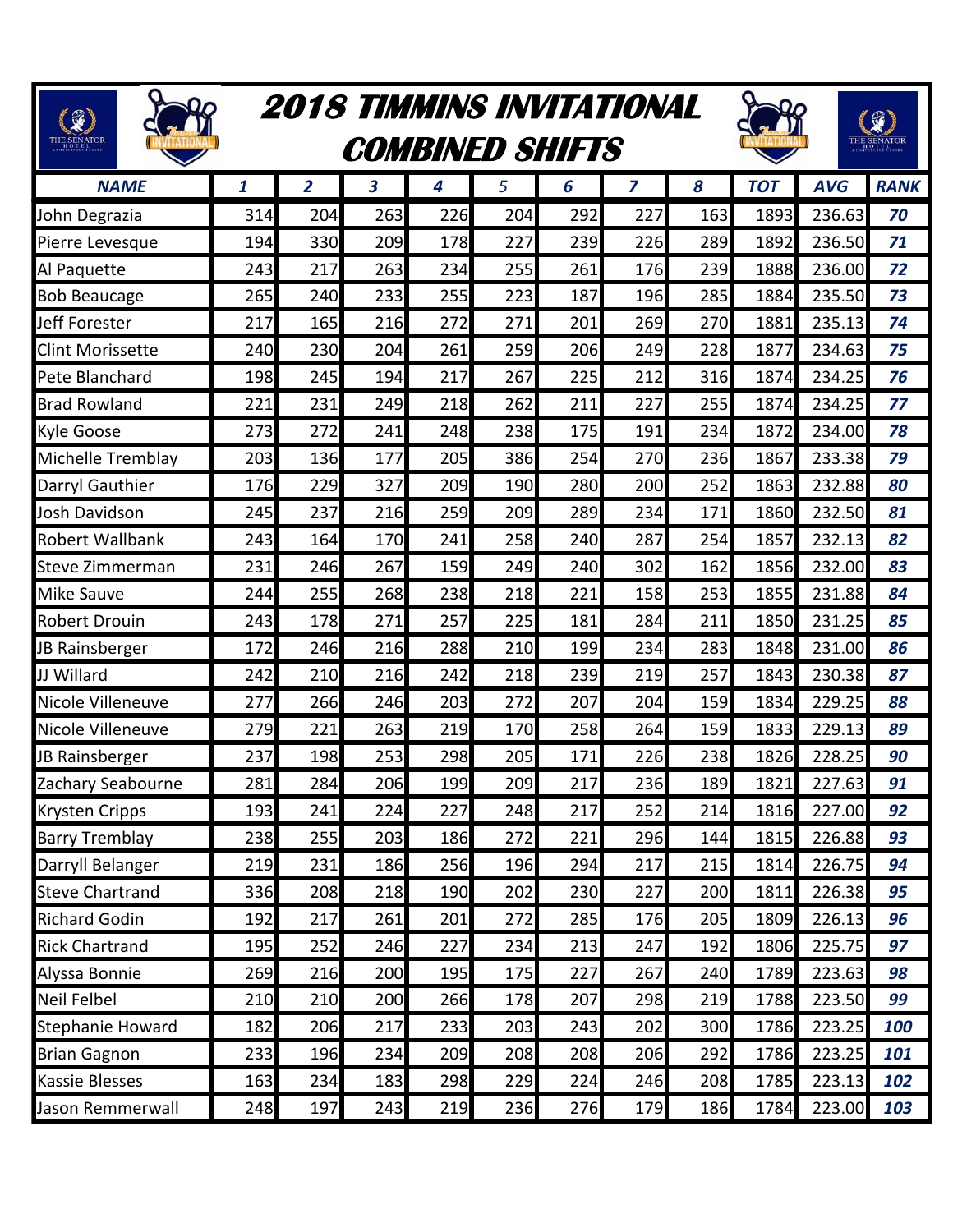| $\mathcal{G}$<br>THE SENATOR |     | <b>2018 TIMMINS INVITATIONAL</b><br><b>COMBINED SHIFTS</b> |     |     |     |     |                |     |            |            | €           |  |  |  |  |
|------------------------------|-----|------------------------------------------------------------|-----|-----|-----|-----|----------------|-----|------------|------------|-------------|--|--|--|--|
| <b>NAME</b>                  | 1   | 2                                                          | 3   | 4   | 5   | 6   | $\overline{z}$ | 8   | <b>TOT</b> | <b>AVG</b> | <b>RANK</b> |  |  |  |  |
| <b>Dallas Gervais</b>        | 239 | 264                                                        | 226 | 174 | 197 | 216 | 222            | 244 | 1782       | 222.75     | 104         |  |  |  |  |
| <b>Brian Kenny</b>           | 221 | 221                                                        | 239 | 196 | 187 | 191 | 331            | 191 | 1777       | 222.13     | 105         |  |  |  |  |
| Sam Nabuab                   | 241 | 247                                                        | 192 | 198 | 234 | 250 | 211            | 200 | 1773       | 221.63     | 106         |  |  |  |  |
| Alyssa Bonney                | 236 | 168                                                        | 220 | 292 | 202 | 186 | 232            | 234 | 1770       | 221.25     | 107         |  |  |  |  |
| Lisa Lanzellotti             | 237 | 267                                                        | 161 | 262 | 194 | 166 | 270            | 207 | 1764       | 220.50     | 108         |  |  |  |  |
| Jeff Watts                   | 263 | 208                                                        | 204 | 186 | 204 | 205 | 243            | 241 | 1754       | 219.25     | 109         |  |  |  |  |
| Mark Thompson                | 283 | 249                                                        | 219 | 209 | 157 | 177 | 183            | 267 | 1744       | 218.00     | 110         |  |  |  |  |
| Daniel Bertrand              | 250 | 182                                                        | 200 | 208 | 245 | 245 | 241            | 173 | 1744       | 218.00     | 111         |  |  |  |  |
| <b>Neil Felbel</b>           | 185 | 210                                                        | 234 | 239 | 202 | 237 | 201            | 232 | 1740       | 217.50     | 112         |  |  |  |  |
| Josh Davidson                | 210 | 232                                                        | 165 | 256 | 191 | 180 | 202            | 298 | 1734       | 216.75     | 113         |  |  |  |  |
| <b>Steve Perry</b>           | 187 | 252                                                        | 207 | 231 | 256 | 171 | 248            | 181 | 1733       | 216.63     | 114         |  |  |  |  |
| Steve Zimmerman              | 215 | 255                                                        | 187 | 189 | 227 | 241 | 208            | 201 | 1723       | 215.38     | 115         |  |  |  |  |
| <b>Rob Wallbank</b>          | 253 | 176                                                        | 241 | 237 | 144 | 211 | 291            | 159 | 1712       | 214.00     | 116         |  |  |  |  |
| Chris Godin                  | 193 | 212                                                        | 152 | 148 | 273 | 238 | 251            | 241 | 1708       | 213.50     | 117         |  |  |  |  |
| Wayne Walker                 | 181 | 261                                                        | 263 | 241 | 163 | 186 | 205            | 201 | 1701       | 212.63     | 118         |  |  |  |  |
| Dan Lefebvre                 | 204 | 165                                                        | 171 | 213 | 201 | 301 | 241            | 204 | 1700       | 212.50     | 119         |  |  |  |  |
| Dan Seguin                   | 216 | 201                                                        | 172 | 233 | 230 | 172 | 183            | 282 | 1689       | 211.13     | 120         |  |  |  |  |
| <b>Micheal Franolla</b>      | 234 | 184                                                        | 147 | 259 | 245 | 274 | 140            | 200 | 1683       | 210.38     | 121         |  |  |  |  |
| <b>Shawn Smith</b>           | 197 | 193                                                        | 203 | 196 | 227 | 232 | 217            | 216 | 1681       | 210.13     | 122         |  |  |  |  |
| <b>Daniel Sauve</b>          | 287 | 196                                                        | 194 | 206 | 221 | 173 | 213            | 177 | 1667       | 208.38     | 123         |  |  |  |  |
| <b>Kassie Bleses</b>         | 184 | 185                                                        | 192 | 227 | 233 | 225 | 205            | 212 | 1663       | 207.88     | 124         |  |  |  |  |
| Jonathan Belair              | 183 | 176                                                        | 198 | 232 | 288 | 217 | 194            | 167 | 1655       | 206.88     | 125         |  |  |  |  |
| <b>Kyle Goose</b>            | 267 | 195                                                        | 177 | 250 | 209 | 202 | 193            | 157 | 1650       | 206.25     | 126         |  |  |  |  |
| Danielle Bertrand            | 202 | 179                                                        | 186 | 212 | 232 | 263 | 172            | 202 | 1648       | 206.00     | 127         |  |  |  |  |
| <b>Bill Smith</b>            | 203 | 175                                                        | 219 | 214 | 193 | 212 | 209            | 223 | 1648       | 206.00     | 128         |  |  |  |  |
| Kevin Champagne              | 262 | 206                                                        | 212 | 203 | 204 | 203 | 190            | 167 | 1647       | 205.88     | 129         |  |  |  |  |
| <b>Heather Anderson</b>      | 183 | 166                                                        | 219 | 175 | 248 | 186 | 268            | 180 | 1625       | 203.13     | 130         |  |  |  |  |
| John Atkinson                | 178 | 175                                                        | 217 | 220 | 194 | 191 | 213            | 224 | 1612       | 201.50     | 131         |  |  |  |  |
| Sean Legault                 | 156 | 185                                                        | 224 | 213 | 178 | 175 | 210            | 267 | 1608       | 201.00     | 132         |  |  |  |  |
| <b>Rick Chartrand</b>        | 139 | 260                                                        | 181 | 192 | 209 | 189 | 177            | 252 | 1599       | 199.88     | 133         |  |  |  |  |
| Lisa Lanzellotti             | 231 | 192                                                        | 220 | 191 | 200 | 160 | 190            | 188 | 1572       | 196.50     | 134         |  |  |  |  |
| Mike Bandurski               | 194 | 221                                                        | 210 | 213 | 173 | 195 | 170            | 189 | 1565       | 195.63     | 135         |  |  |  |  |
| Dave Campsall                | 207 | 218                                                        | 190 | 193 | 173 | 195 | 223            | 163 | 1562       | 195.25     | 136         |  |  |  |  |
| Danica Lefebvre              | 137 | 133                                                        | 174 | 207 | 222 | 199 | 203            | 242 | 1517       | 189.63     | 137         |  |  |  |  |